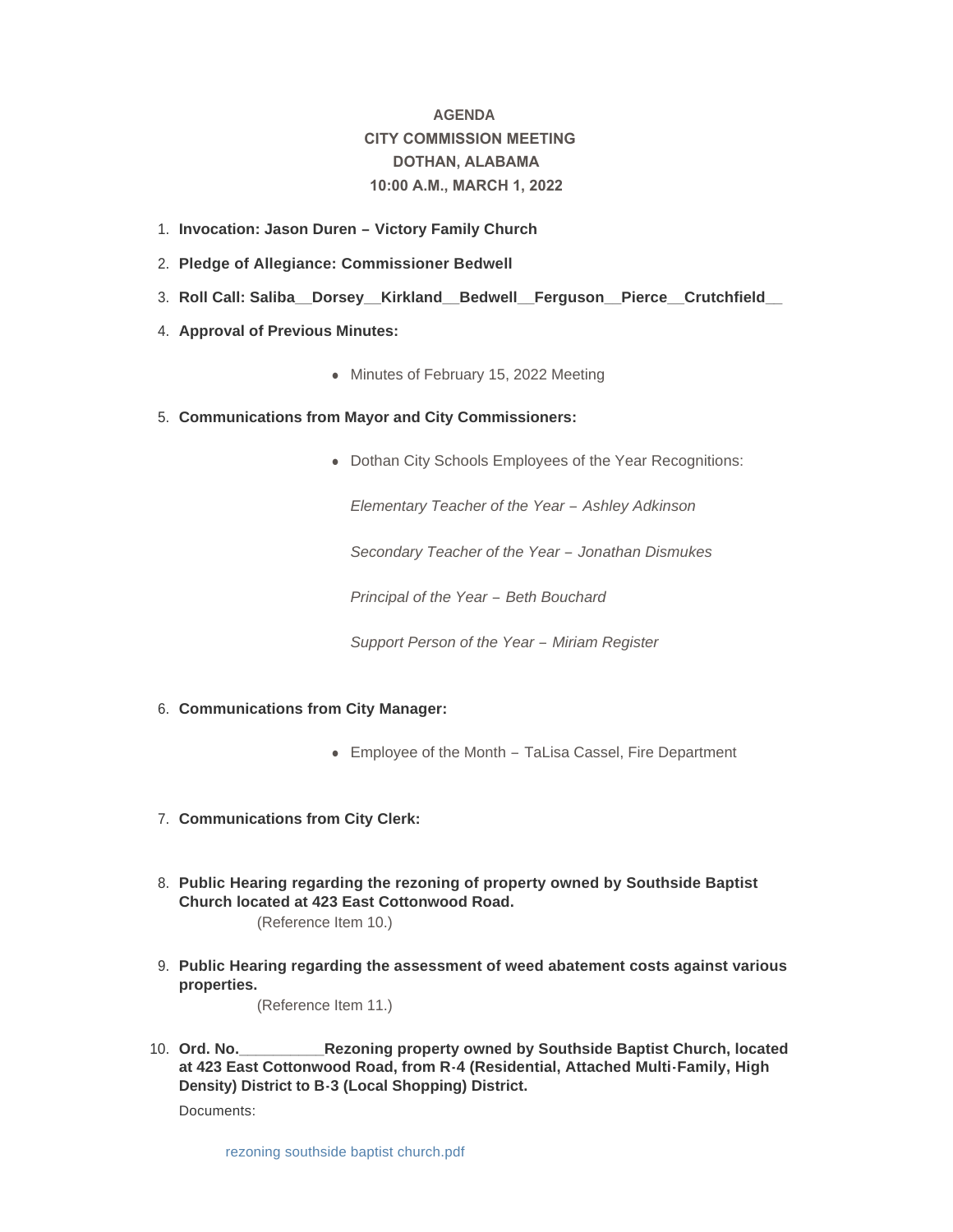**Confirming the costs incurred in the weed abatement of properties determined to be nuisances and turning the amounts over to the county tax collector to be added to the next regular bills for taxes levied against the respective lots and/or parcels of land.** 11. Res. No.

Documents:

# [weed abatement confirming costs.pdf](http://www.dothan.org/AgendaCenter/ViewFile/Item/7610?fileID=12026)

**Entering into an agreement with the Alabama Department of Transportation (ALDOT) for the maintenance of a sidewalk constructed in conjunction with the Springhill Suites development in the 5000 block of US-231 (Montgomery Highway).** 12. **Res. No.** 

Documents:

## [aldot agreement sidewalk springhill suites.pdf](http://www.dothan.org/AgendaCenter/ViewFile/Item/7611?fileID=12027)

**Res. No.\_\_\_\_\_\_\_\_\_\_Entering into an agreement with ALDOT for the maintenance of**  13. **a sidewalk constructed in conjunction with the Candlewood Suites development in the 3000 block of AL-210 (Ross Clark Circle).**

Documents:

## [aldot agreement sidewalk candlewood suites.pdf](http://www.dothan.org/AgendaCenter/ViewFile/Item/7612?fileID=12028)

**Awarding the bid, entering into a contract and issuing a Notice to Proceed and other related documents to L and K Contracting Co., Inc. for the 2022 Pleasant Redwater Project for the sum of \$2,073,525.00.** 14. **Res. No.** 

Documents:

## [l and k contracting pleasant redwater project.pdf](http://www.dothan.org/AgendaCenter/ViewFile/Item/7613?fileID=12029)

**Awarding the bid and entering into a contract with Mobile Modular for a trailer rental in the amount of \$19,272.00 for use as a mobile office during the Water World Renovations Phase II Project.** 15. **Res. No.** 

Documents:

## [mobile modular contract trailer rental.pdf](http://www.dothan.org/AgendaCenter/ViewFile/Item/7614?fileID=12030)

**EXED.** Awarding the bid, entering into a contract, and issuing a Notice **to Proceed to Lewis Construction, LLC, of Dothan, Alabama, for a sum of \$943,500.00 for the Doug Tew Recreation Center Renovations Project.** 16. Res. No.\_\_

Documents:

# [lewis construction doug tew renovations project.pdf](http://www.dothan.org/AgendaCenter/ViewFile/Item/7615?fileID=12031)

**Modifying the contract with Aquatic Development Group, Inc., for the installation of replacement wave generation equipment to include a change order resulting in a cost increase of \$10,335.50 for a total amended contract amount of \$282,135.50, and appropriating funds for said change order.** 17. Res. No.

Documents:

[aquatic development change order.pdf](http://www.dothan.org/AgendaCenter/ViewFile/Item/7616?fileID=12032)

**Entering into a contract with J.J. Kane Exchange, LLC, and J.J.** 18. **Res. No.**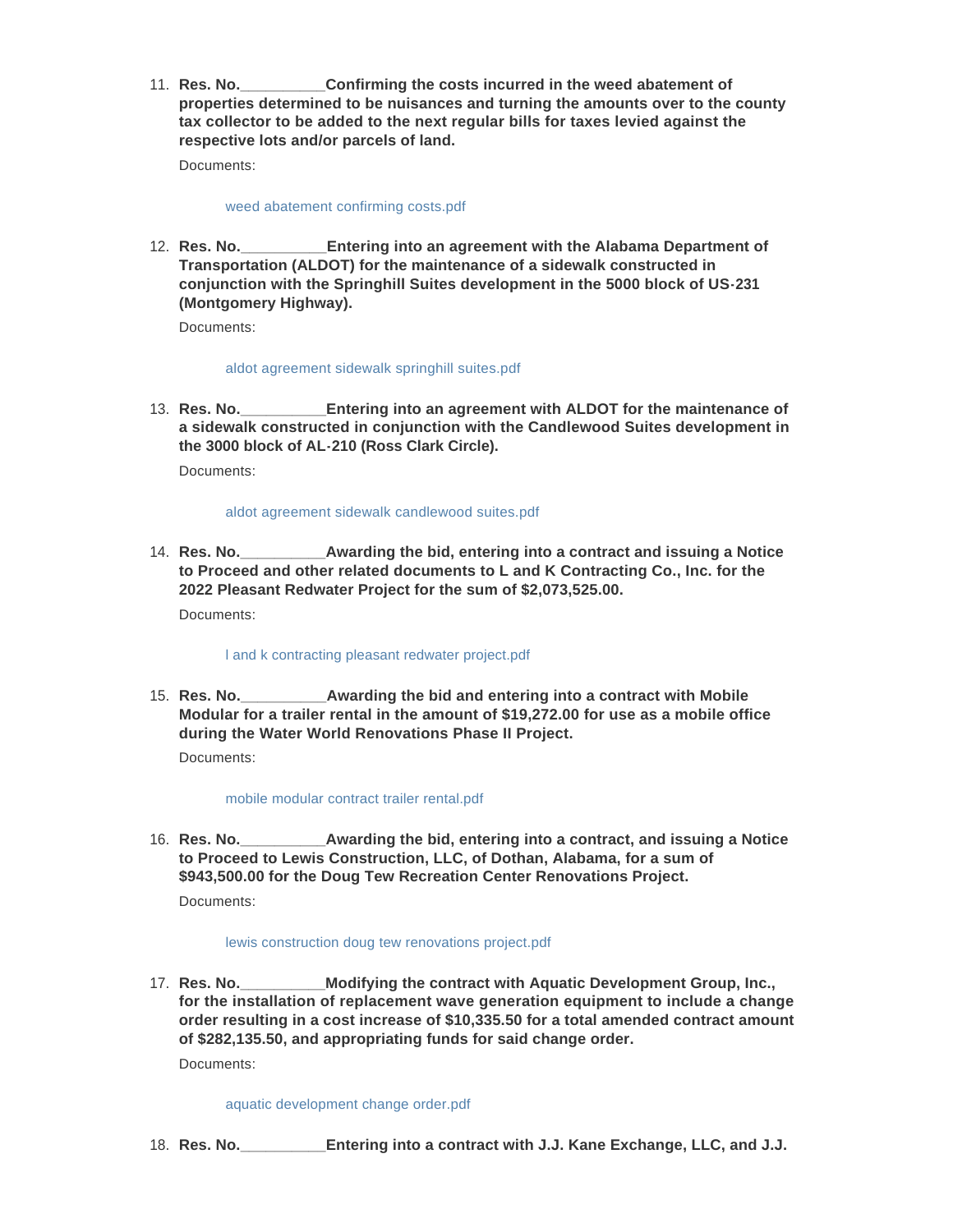**Kane Associates, Inc., for auction services at the agreed upon commission, per sale, to the City.**

Documents:

#### [jj kane auction services contract.pdf](http://www.dothan.org/AgendaCenter/ViewFile/Item/7617?fileID=12033)

**Entering into a contract with the Wiregrass High School Umpires Association for two certified umpires to officiate during the 2022 Dothan Diamond Classic Softball Tournament at a cost of \$60.00 per game.** 19. **Res. No.** 

Documents:

#### [wiregrass high school umpires diamond classic.pdf](http://www.dothan.org/AgendaCenter/ViewFile/Item/7618?fileID=12034)

**Entering into a contract with the Southeast Alabama Softball Umpires Association for two certified umpires to officiate during the Dothan Diamond Classic Softball Tournament at a cost of \$60.00 per game.** 20. Res. No.

Documents:

#### [southeast al softball umpires diamond classic.pdf](http://www.dothan.org/AgendaCenter/ViewFile/Item/7619?fileID=12035)

**Agreeing to allow the Fire Department to issue a fireworks permit to RNR Flame FX LLC for the Bulls, Bands, and Barrels display to be held on Saturday, March 26, 2022.** 21. Res. No.

Documents:

[fireworks permit rnr flame bulls bands barrels.pdf](http://www.dothan.org/AgendaCenter/ViewFile/Item/7620?fileID=12036)

**Entering into an agreement with ALDOT to provide images generated by ALDOT's ALGO video cameras.** 22. **Res. No.** 

Documents:

## [aldot ageeement algo cameras.pdf](http://www.dothan.org/AgendaCenter/ViewFile/Item/7621?fileID=12037)

**Entering into an agreement with Sain Associates, Inc. to prepare a traffic operations study for U.S. 84, U.S. 231, and various intersections in the downtown area at a total cost of \$149,999, and appropriating funds for said agreement.** 23. Res. No.

Documents:

#### [sain associates agreement traffic study.pdf](http://www.dothan.org/AgendaCenter/ViewFile/Item/7622?fileID=12038)

**Accepting the proposal from CivicPlus for CivicPlus Mobile software, implementation services and first year maintenance cost of \$8,524.77 and annual recurring maintenance service cost of \$5,775.00 beginning in year 2 along with the technology investment and benefit fee, and appropriating funds for said proposal.** 24. Res. No.

Documents:

## [civicplus mobile proposal.pdf](http://www.dothan.org/AgendaCenter/ViewFile/Item/7623?fileID=12039)

**Resignating Mark Saliba as the City of Dothan's official voting delegate for the 2022 Alabama League of Municipalities Annual Business Meeting in Tuscaloosa.** 25. Res. No.

Documents: